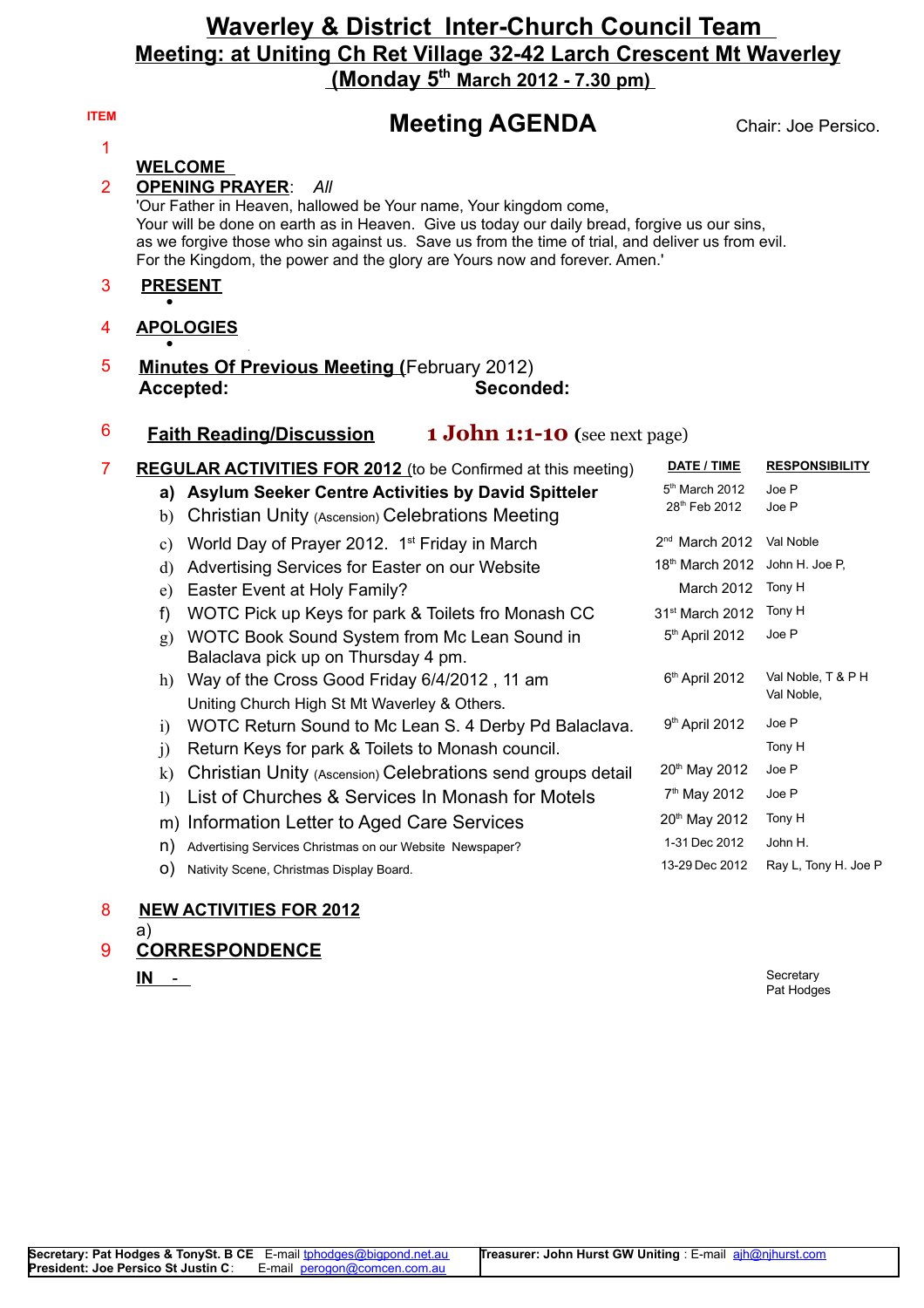# **Waverley & District Inter-Church Council Team Meeting: at Uniting Ch Ret Village 32-42 Larch Crescent Mt Waverley (Monday 5th March 2012 - 7.30 pm)**

### **OUT-**

#### **Emails**

Joe Persico and David Spitteler re date for David to Speak at meeting To Joe from Ros Faichney re inclusion in the Christmas advertising in the local papers and on the website To Pat from Joe – Agenda for March meeting. David Spitteler to speak at this meeting To Pat from Joe re booking the sound system To/from VCC re same sex marriage VCC Newsletterfp

#### 10 **VICTORIAN COUNCIL OF CHURCHES Activities updates**

# <sup>11</sup> **INTERFAITH Activities: Monash / Vic. /Aus./ World/ updates**

- Interfaith Festival Sunday 22 April 12-5 pm Women & Youth forums: Clayton Comm. Centre (pool)
- 12 **GENERAL DISCUSSION** ad-hoc items.

# 13 **NEXT MEETINGS: are the DATES and TIME suitable to EVERY ONE?** (Melway ref)

**Monday 7 th of May 2012 at 7.30 pm. At Good Shepherd, 34 Academy Avenue, Wheelers Hill** Monday 2<sup>nd</sup> of July 2012 at 7.30 pm. At St. Justin's Catholic, 48 Whalley Drive, Wheelers Hill Monday 3<sup>rd</sup> of September 2012 at 7.30 pm. St. Leonard's, Springvale Road, Glen Waverley? Monday 5<sup>th</sup> of November 2012 at 7.30 pm. At 33 Sunnybrook Drive, Glen Waverley,

## **1 John 1:1-10**

We declare to you what was from the beginning, what we have heard, what we have seen with our eyes,

what we have looked at and touched with our hands, concerning the word of life-this life was revealed, and we have seen it and testify to it,

and declare to you the eternal life that was with the Father and was revealed to us- we declare to you what we have seen and heard so that you also may have fellowship with us;

and truly our fellowship is with the Father and with his Son Jesus Christ.

We are writing these things so that our joy may be complete. This is the message we have heard from him and proclaim to you, that God is light and in him there is no darkness at all.

If we say that we have fellowship with him while we are walking in darkness, we lie and do not do what is true;

 but if we walk in the light as he himself is in the light, we have fellowship with one another,

**Secretary** Pat Hodges